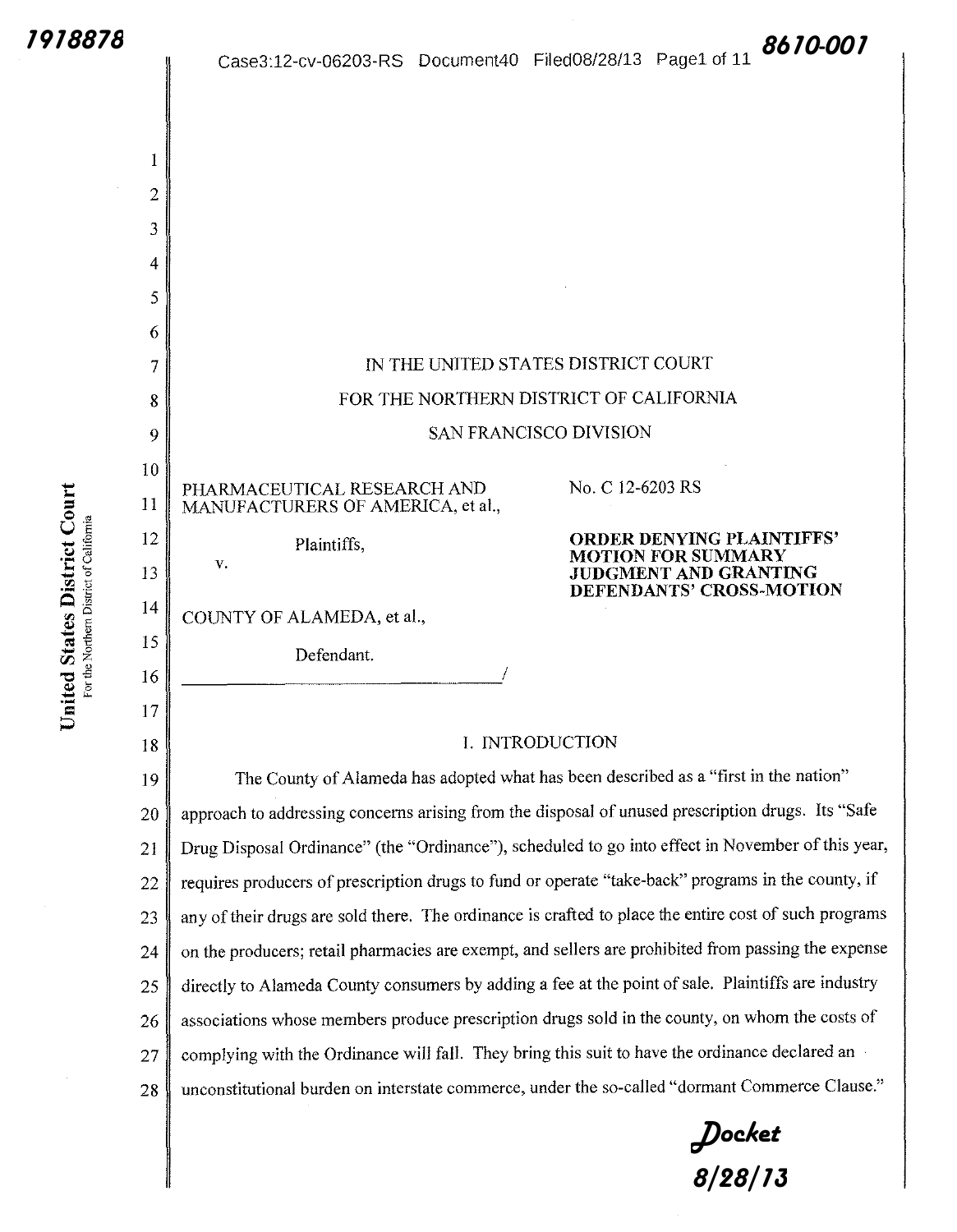Having stipulated that the material facts are undisputed, the parties now bring cross-motions for summary judgment. Because the Ordinance does not discriminate against out-of-state actors in favor of local persons or entities, and does not otherwise impermissibly burden interstate commerce, plaintiffs' motion will be denied, and defendants' motion granted.

#### II. BACKGROUND

Demonstrating commendable cooperation and professionalism directed at resolving this litigation in an efficient manner, the parties stipulated to a list of 38 points that are not in dispute for purposes of these cross-motions. In slightly condensed form, the following are the parties' stipulations:

I. The Ordinance, Alameda Health and Safety Code Sections 6.53.010, et seq., requires that manufacturers of prescription drugs who sell, offer for sale, or distribute prescription drugs in Alameda County ("Producers," as defined in the Ordinance) operate and finance a product stewardship plan that provides for the collection, transportation, and disposal of certain unwanted prescription drugs.

18 19 20 21 22 23 2. The Ordinance declares that in Alameda County, the public — particularly children and the elderly  $-$  are at significant and unnecessary risk of poisoning due to improper or careless disposal of prescription drugs and the illegal re-sale of prescription drugs; that the groundwater and drinking water are being contaminated by unwanted, leftover, or expired prescription drugs passing through wastewater and treatment centers; and that there is no mandatory statewide drug stewardship program in California for the safe collection of unwanted drugs, and drug manufacturers and producers have not offered any support for a permanent collection program to date.

24 25 26 27 28 3. Pursuant to the Ordinance, Producers are required to operate, individually or jointly with other Producers, a Department [of Environmental Health]-approved product stewardship program or enter into an agreement with a stewardship organization to operate, on each Producer's behalf, a Department-approved product stewardship program. In order to ensure that costs are fairly allocated, if more than one Producer is involved in a proposed product stewardship program, the

I

2

3

4

5

6

7

8

9

10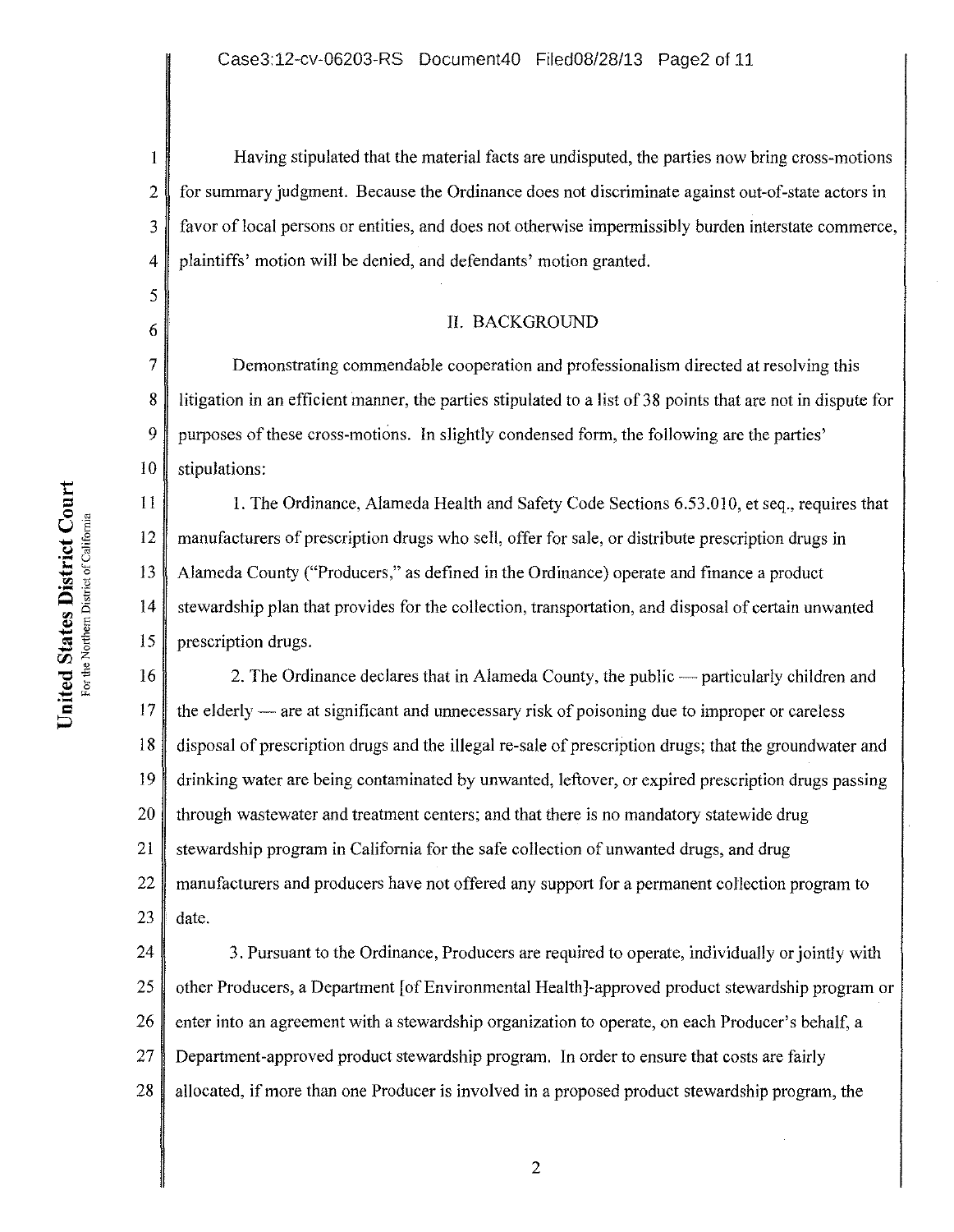2 3 product stewardship plan must include a fair and reasonable manner for allocating the costs of the program among the participants, such that the portion of costs paid by each Producer is reasonably related to the amount of prescription drugs that Producer sells in Alameda County.

4. The Ordinance, on its face, does not impose different requirements on Producers within Alameda County and Producers outside of Alameda County.

5. The Ordinance, on its face, does not impose different requirements on Producers within California and Producers outside of California.

6. The Ordinance, on its face, applies both to interstate Producers and intrastate Producers.

9 10 7. The Ordinance requires Producers that market and sell in Alameda County the prescription drugs identified in the Ordinance be responsible for the disposal of those products.

8. Any person, manufacturer, or distributor that does not sell, offer for sale, or distribute prescription drugs in Alameda County is not required to undertake any action under the Ordinance.

15 18 19 9. Nothing in the Ordinance requires that Producers implement stewardship plans in any location or jurisdiction outside of Alameda County. If Producers are required to implement stewardship programs in any other jurisdiction, nothing in the Ordinance requires that the stewardship program implemented in other jurisdictions be the same as the program implemented in Alameda County pursuant to the Ordinance. Similarly, nothing in the Ordinance prohibits Producers from proposing and implementing a program in Alameda County that they are already using or contemplating using in any other jurisdiction.

20 21 22 23 24 25 1 0. Plaintiffs are non-profit trade organizations representing the manufacturers and distributors of pharmaceutical products. Plaintiff Pharmaceutical Research and Manufacturers of America ("PhRMA") represents companies that produce brand-name drugs. Plaintiff Generic Pharmaceutical Association ("GPhA") represents companies that produce generic drugs. Plaintiff Biotechnology Industry Organization ("BIO") represents companies that produce biotechnology products.

26 27 11. Plaintiffs' members include approximately one hundred companies that are subject to the Alameda County take-back ordinance because they manufacture prescription drugs that are sold,

 $\begin{bmatrix}\n\mathbf{L} & \mathbf{L} & \mathbf{L} \\
\mathbf{L} & \mathbf{L} & \mathbf{L} \\
\mathbf{L} & \mathbf{L} & \mathbf{L} \\
\mathbf{L} & \mathbf{L} & \mathbf{L}\n\end{bmatrix}$  $\sum_{i=1}^{n}$   $\sum_{j=1}^{n}$   $\sum_{j=1}^{n}$   $\sum_{j=1}^{n}$   $\sum_{j=1}^{n}$   $\sum_{j=1}^{n}$   $\sum_{j=1}^{n}$   $\sum_{j=1}^{n}$   $\sum_{j=1}^{n}$   $\sum_{j=1}^{n}$   $\sum_{j=1}^{n}$   $\sum_{j=1}^{n}$   $\sum_{j=1}^{n}$   $\sum_{j=1}^{n}$   $\sum_{j=1}^{n}$   $\sum_{j=1}^{n}$   $\sum_{j=1}^{n}$   $\frac{1}{2}$  14  $\mathbf{S}$  is  $\bar{\mathbf{z}}$   $\bar{\mathbf{z}}$  .  $\frac{1}{8}$   $\frac{16}{5}$   $\frac{16}{5}$  $\texttt{=}$   $\texttt{=}$  $\mathbf{r}$  -  $\mathbf{r}$  $\frac{1}{5}$  17

4

 $\mathbf{1}$ 

5

6

7

8

II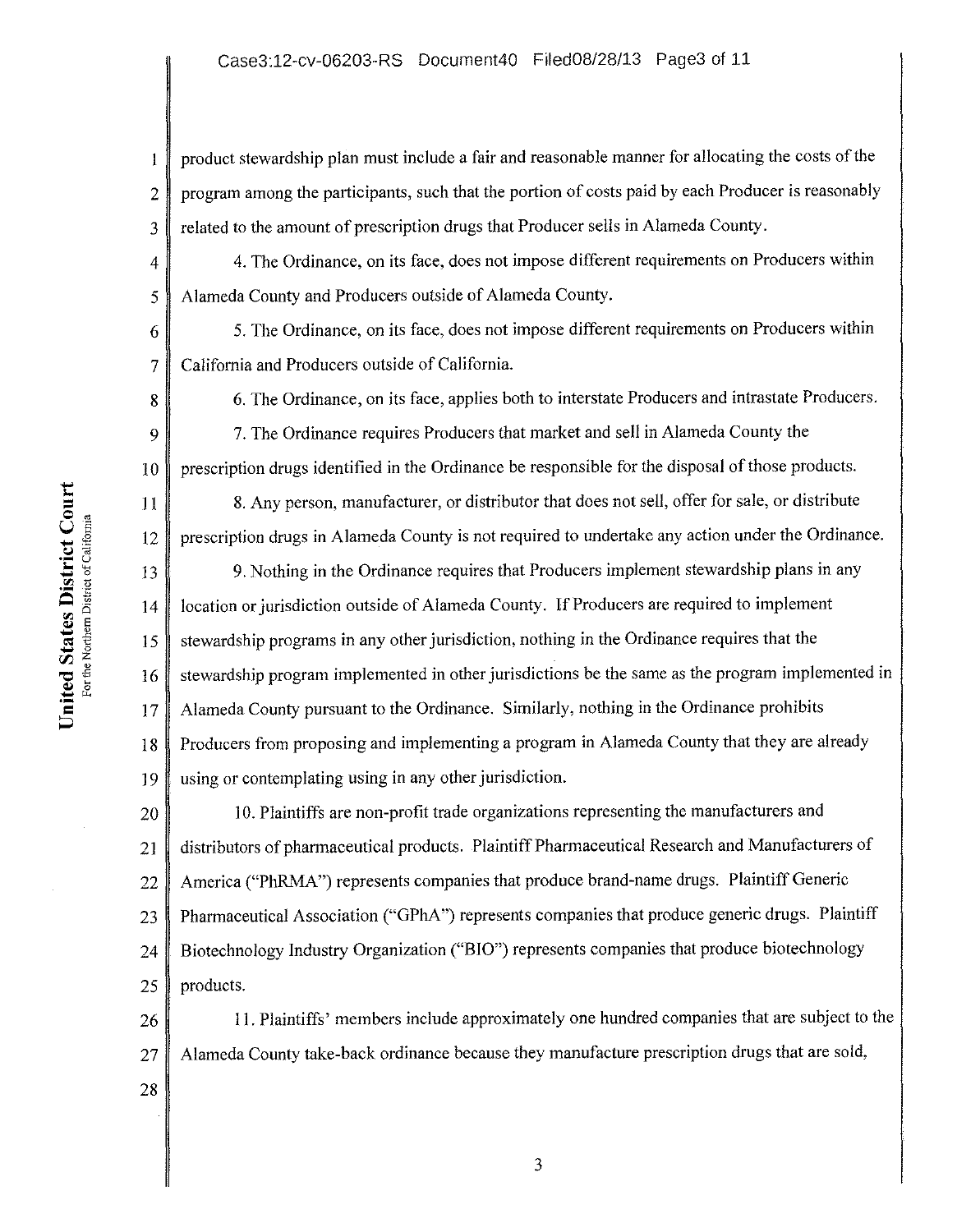offered for sale, or distributed in Alameda County. Plaintiffs' members also manufacture  $\mathbf{1}$ prescription drugs that are sold or distributed throughout the United States. 2

3 4 5 6 7 8 12. Three of Plaintiffs' members (Amgen, Impax Laboratories, and XOMA Ltd.) have their corporate headquarters or principal places of business in Alameda County. Two of Plaintiffs' members (Bayer and Impax Laboratories) have facilities in Alameda County that manufacture prescription drugs for commercial distribution. Four other members (Abbott, Baxter, Novartis, and Boehringer Ingelheim) have manufacturing facilities in Alameda County that do not manufacture prescription drugs for commercial distribution.

17. The drugs manufactured in Alameda County for commercial distribution by Bayer and Impax Laboratories account for less than 1% of total annual U.S. prescription drug sales (approximately \$320 billion in 2011). Thus, approximately 99% of all prescription drugs sold in the United States, by revenue, are manufactured outside Alameda County.

18. There is a national system for the distribution of prescription drugs from manufacturers to the retail and mail pharmacies that dispense the drugs to consumers. Prescription drugs typically move from a manufacturer's facilities to either a pharmaceutical wholesaler, a chain warehouse operated by a large retail drugstore chain, or a mail pharmacy.

18 19 20 21 22 19. Smaller retail pharmacies in Alameda County (and elsewhere) typically rely on pharmaceutical wholesalers for direct delivery of prescription drugs to individual retail locations. Large retail drugstore chains typically rely on delivery by either pharmaceutical wholesalers or their own chain warehouses. Mail pharmacies purchase drugs from both pharmaceutical wholesalers and directly from manufacturers.

23 24 25 20. Three pharmaceutical wholesalers — AmeriSource Bergen Corporation, Cardinal Health, Inc. and McKesson Corporation — operate more than eighty distribution centers across the United States. None of these wholesalers have a distribution center in Alameda County.

26 27 28 21. The California Board of Pharmacy maintains a list of licensed wholesalers. None of the twenty-one locations in Alameda County with an active wholesale license distributes prescription drugs.

9

 $\ldots$  .

10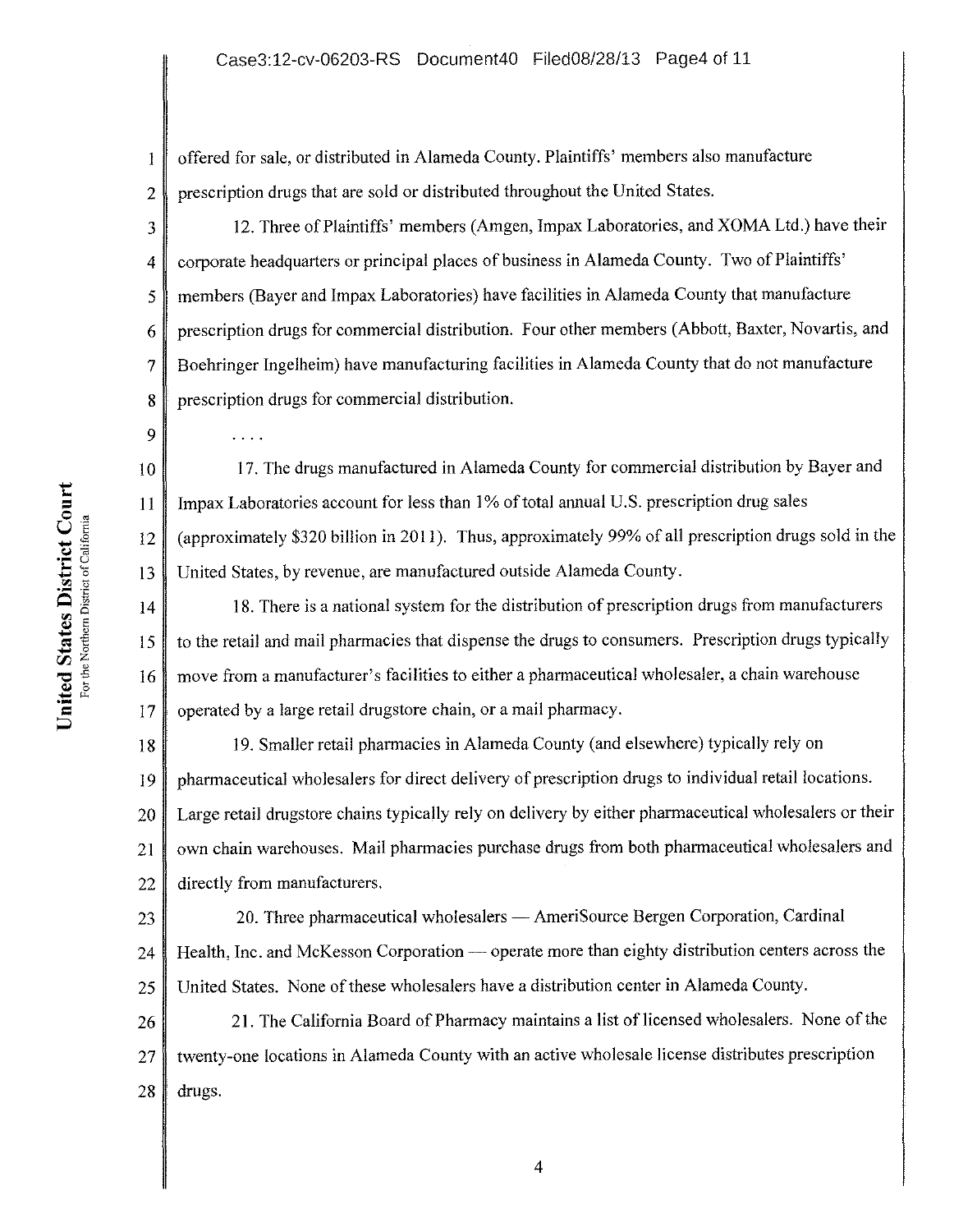22. CVS, Walgreen, and Rite Aid are the three largest national drugstore chains but account for less than half of the retail pharmacies in Alameda County. None of these chains operate a warehouse distribution center in Alameda County.

23. The prescription drugs manufactured by Bayer and Impax Laboratories in Alameda County are shipped outside the County before being distributed back into Alameda County.

6 7 8 9 10 24. Neither the County nor Plaintiffs are aware of any prescription drugs distributed in Alameda County that arrive there via intra-County distribution channels as opposed to arriving there via distribution channels that cross the County's borders, either because the drugs are manufactured outside the County or because, if manufactured within the County, they are shipped to out-of-county packaging or distribution centers before being distributed to in-county pharmacies.

25. Producers will incur start-up costs to establish a product stewardship program that complies with the Ordinance. These costs include the incorporation and governance of an entity to operate the required collection program on behalf of the Producers, initial one-time investments in equipment and facilities, and the preparation and dissemination of education and outreach materials publicizing the program.

18 26. Assuming that all Producers jointly operate a single collection program — an assumption that results in lower overall costs than if multiple programs were operated separately — Plaintiffs estimate that overall start-up costs will be approximately \$1, I 00,000.

19 20 21 22 23 24 25 26 27. Plaintiffs estimate that Producers will incur annual costs to operate a program that complies with the Ordinance, including costs for labor, insurance, education and outreach, and transportation and disposal of collected unwanted prescription drugs. Assuming that all Producers jointly operate a single program, overall annual compliance costs (including reimbursement of County administrative expenses) are estimated by Plaintiffs to be approximately \$1,200,000, provided that local pharmacies are willing to provide free space for the location of collection kiosks. If local pharmacies either demand rent or refuse altogether to provide space for collection kiosks, then Plaintiffs believe the recurring annual costs may be higher.

- 27
- 28

t:  $\mathop{\mathrm{Cou}}\nolimits_{\mathop{\mathrm{min}}\nolimits}$ For the District California<br>
Expansive to the Manus<br>  $\begin{array}{ccc} & 12 & 13 \\ & 15 & 16 \\ \end{array}$  $\frac{1}{2}$ <br> $\frac{1}{2}$ <br> $\frac{1}{2}$ <br> $\frac{1}{2}$ <br> $\frac{1}{2}$ <br> $\frac{1}{2}$ <br> $\frac{1}{2}$ <br> $\frac{1}{2}$  $\frac{1}{2}$ <br>  $\frac{1}{2}$ <br>  $\frac{1}{2}$ <br>  $\frac{1}{2}$ <br>  $\frac{1}{2}$ <br>  $\frac{1}{2}$ <br>  $\frac{1}{2}$ <br>  $\frac{1}{2}$ <br>  $\frac{1}{2}$ <br>  $\frac{1}{2}$ <br>  $\frac{1}{2}$ <br>  $\frac{1}{2}$ <br>  $\frac{1}{2}$ <br>  $\frac{1}{2}$ <br>  $\frac{1}{2}$ <br>  $\frac{1}{2}$ <br>  $\frac{1}{2}$ <br>  $\frac{1}{2}$ <br>  $\frac{1}{2}$  $\overline{5}$   $\overline{17}$ 

I

2

3

4

5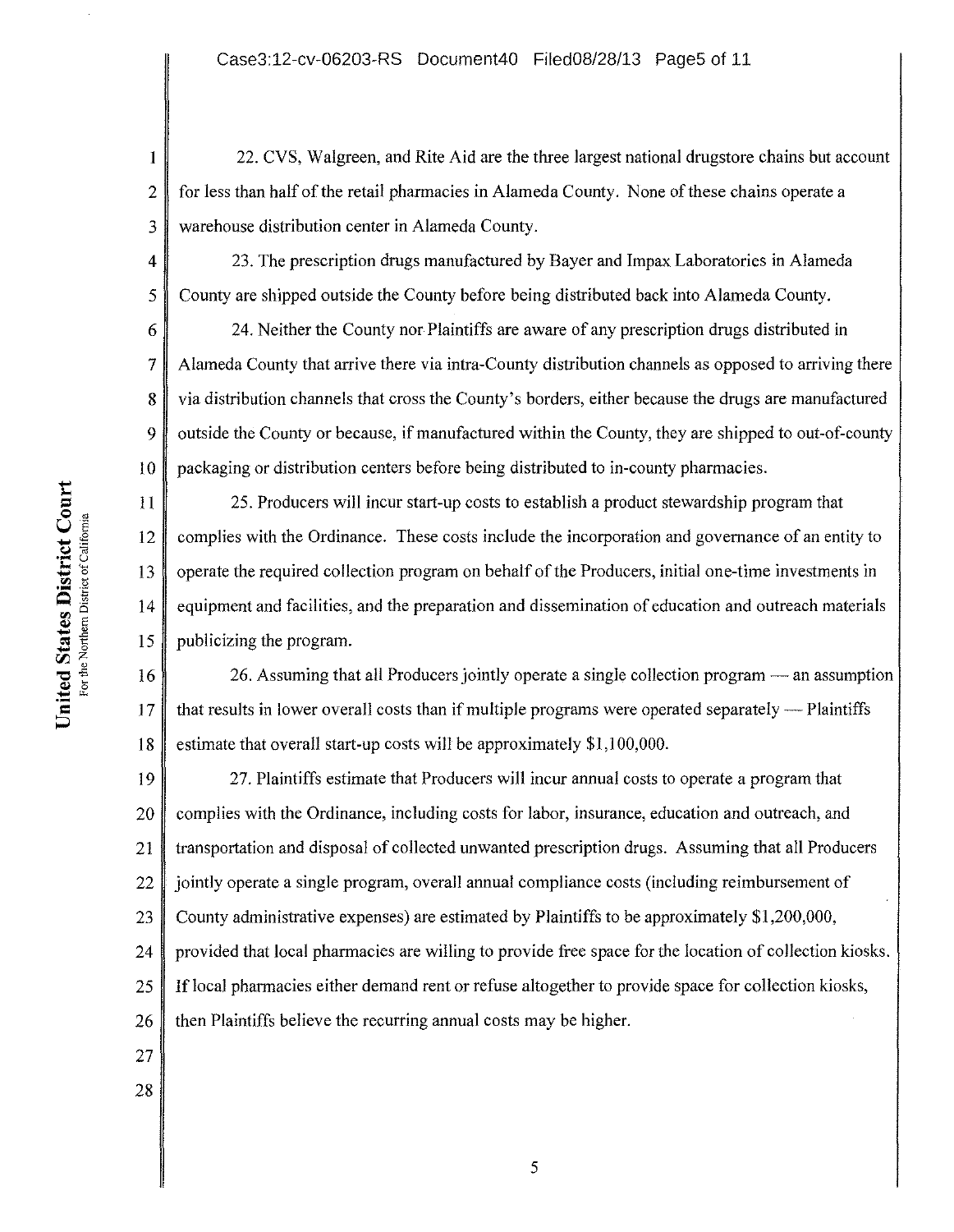28. The Ordinance requires Producers to reimburse Alameda County for actual costs incurred by the County in administering the Ordinance. Alameda County has estimated those annual administrative costs to be roughly \$200,000.

29. Plaintiffs' estimated costs for its members to comply with the Ordinance assume that the costs would not be paid by any single Producer or financed solely by the approximately I 00 members of Plaintiffs that are Producers. Rather, the estimated costs are assumed to be spread amongst all Producers that sell, offer for sale, or distribute prescription drugs in Alameda County.

8 9 10 30. Defendants estimate that the annual cost for compliance with the Ordinance is lower than Plaintiffs' estimates, totaling less than \$330,000 per year. For purposes of the cross-motions for summary judgment contemplated by the parties, however, the parties believe that the difference between their estimates is not material to the outcome of the parties' motions.

32. According to IMS Health, a pharmaceutical information and consulting company, total prescription drug sales in the U.S. [in]2010 were \$308.6 billion.

18 19 33. Plaintiffs at this time lack specific data about the annual revenue generated by their members that is attributable to selling, offering for sale, or distributing prescription drugs in Alameda County. Similarly, at this time Plaintiffs do not know the annual revenue generated by all Producers that is attributable to selling, offering to sell, or distributing prescription drugs in Alameda County.

20 21 34. Defendants estimate the total retail pharmaceutical sales in Alameda County in 2010 [were] approximately \$965 million.

23 24 37. Plaintiffs agree that the Ordinance's environmental, health and safety benefits are not contested for purpose of the cross-motions for summary judgment.

25 26 27 38. Plaintiffs' legal position is that, even assuming that take-back programs further important interests, the County violates the Commerce Clause by requiring interstate drug manufacturers to conduct and pay for such programs.

28

22

 $\ddots$ 

1

2

3

4

5

6

7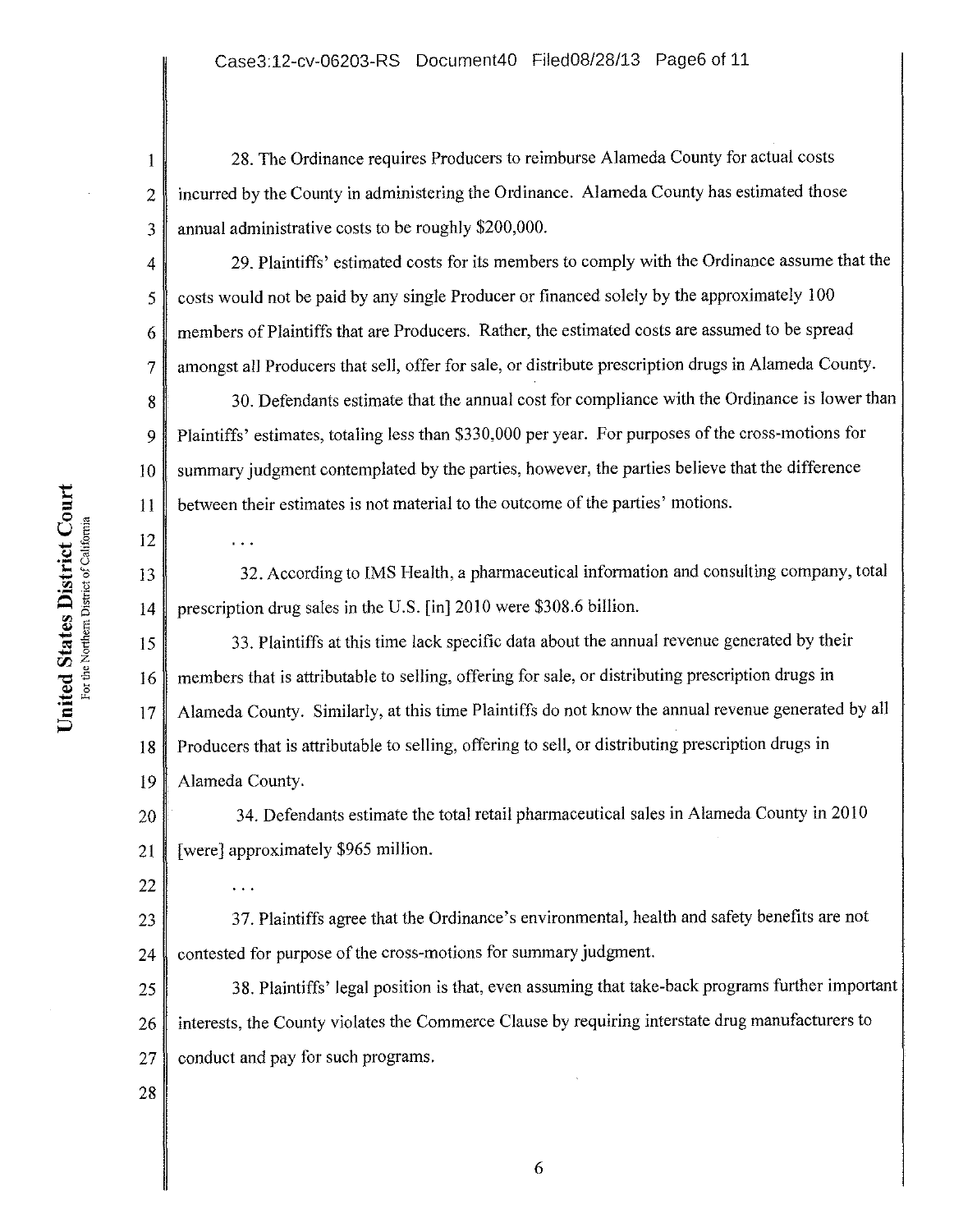#### III. LEGAL STANDARD

2 3 4 5 6 7 8 9 10 Summary judgment is proper "if the pleadings and admissions on file, together with the affidavits, if any, show that there is no genuine issue as to any material fact and that the moving party is entitled to judgment as a matter of law." Fed. R. Civ. P. 56(c). The purpose of summary judgment "is to isolate and dispose of factually unsupported claims or defenses." *Celotex* v. *Catrett,*  477 U.S. 317, 323-24 (1986). The moving party "always bears the initial responsibility of informing the district court of the basis for its motion, and identifying those portions of the pleadings and admissions on file, together with the affidavits, if any which it believes demonstrate the absence of a genuine issue of material fact." *!d.* at 323 (citations and internal quotation marks omitted). If it meets this burden, the moving party is then entitled to judgment as a matter of law when the non-moving party fails to make a sufficient showing on an essential element of the case with respect to which he bears the burden of proof at trial. *Id.* at 322-23.

In this instance, the parties are in agreement that no material facts are in dispute, for purposes of these cross-motions. The question is only which side is entitled to judgment as a matter of law given those undisputed facts.

### IV. DISCUSSION

18 19 20 21 22 23 24 The Commerce Clause of the Constitution assigns to Congress authority to "regulate commerce ... among the several states. U.S. Const., art. I,  $\S$  8. The so-called "dormant" Commerce Clause is the implied converse proposition—state and local governments may not enact regulations that unduly interfere with interstate commerce. *See Quill Corp.* v. *North Dakota,* 504 U.S. 298, 309 (1992) ("the Commerce Clause is more than an affirmative grant of power; it has a negative sweep as well. The Clause ... by its own force prohibits certain state actions that interfere with interstate commerce.") (citation omitted).

25 26 The Supreme Court has outlined a two-tiered approach to analyzing whether a state or local economic regulation violates the dormant Commerce Clause:

When a state statute directly regulates or discriminates against interstate commerce, or when its effect is to favor in-state economic interests over out-of-state interests,

17

27

28

I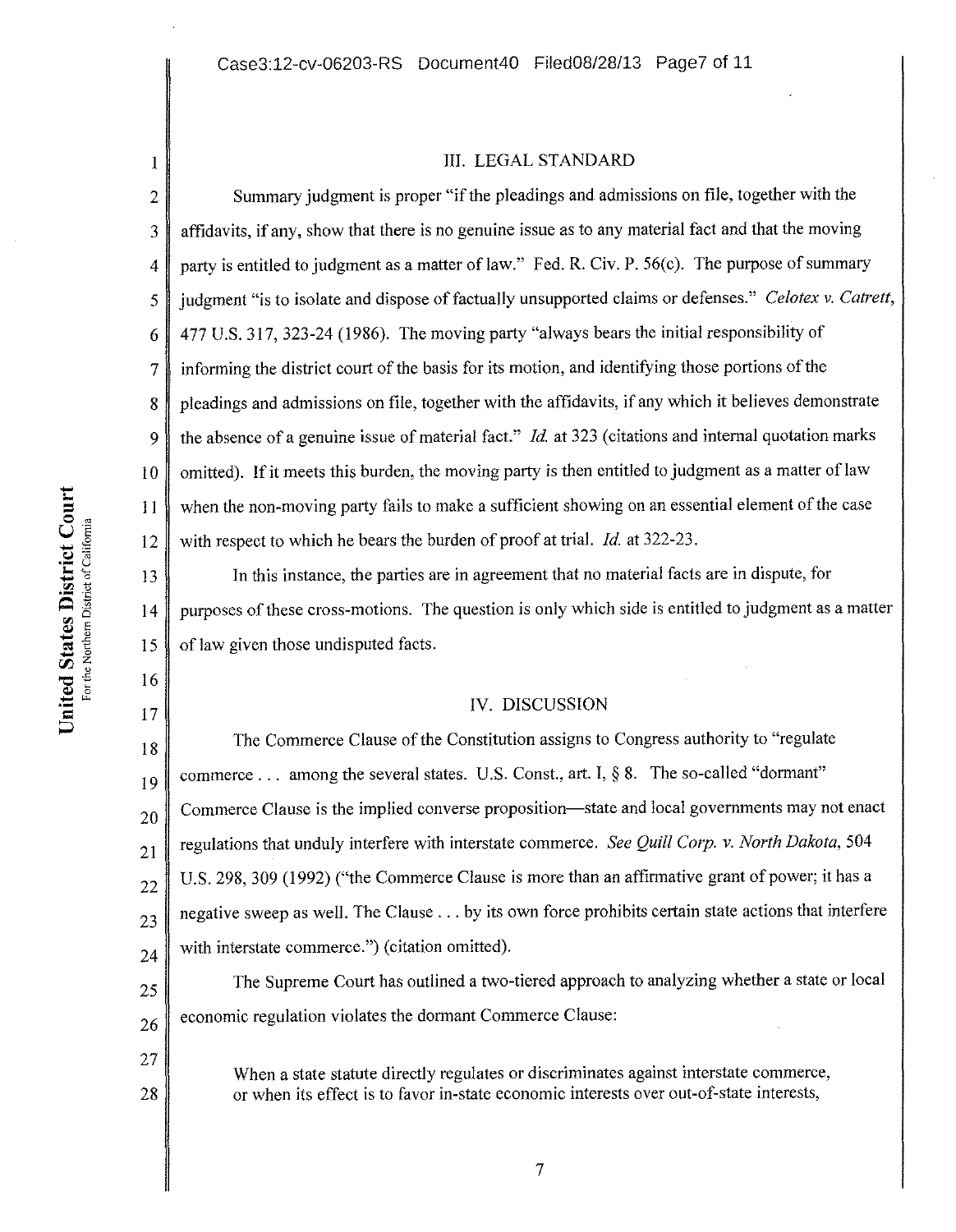we have generally struck down the statute without further inquiry. When, however, a statute has only indirect effects on interstate commerce and regulates evenhandedly, we have examined whether the State's interest is legitimate and whether the burden on interstate commerce clearly exceeds the local benefits.

*Healy* v. *Beer Institute,* 491 U.S. 324,337 n. 14 (1989) (quoting *Brown-Forman Distillers Corp.* v. *New York State Liquor Auth.,* 476 U.S. 573, 579 (1986) (citations omitted in original)). The Ninth Circuit has explained that under this two-tiered approach, a local regulation will be found to be a *per se* violation of the clause if it, "1) directly regulates interstate commerce; 2) discriminates against interstate commerce; or 3) favors in-state economic interests over out-of-state interests." *National Collegiate Athletic Ass'n* v. *Miller,* 10 F .3d 633, 638 (9th Cir. 1993) *("NCAA").* 

10 11 \$ 12 18 19 Here, plaintiffs contend that the Ordinance is a *per se* violation of the clause under any and all of the three prongs. As opposed to the first prong, the second and third prongs both contain an element of discrimination-i.e., that a challenged regulation favors local commerce over interstate commerce, or in-state entities over out-of-state entities. Plaintiffs argue there is such a discriminatory effect here because costs that would ordinarily be borne primarily by Alameda County-and hence its own taxpayers-are being shifted on to the community of producers as a whole, most of whom are based elsewhere. Plaintiffs presume that the producers likely will pass those costs on to their customer base at large, with the result that consumers nationwide will bear expenses that otherwise would be solely the responsibility of Alameda taxpayers, or perhaps of Alameda prescription drug buyers, under a different regulatory scheme.

20 21 22 23 24 25 26 27 The "discrimination" on which plaintiffs would rely, is indisputably not being visited on outof-state producers as a means of favoring in-state producers. As the Supreme Court has several times observed, "any notion of discrimination assumes a comparison of substantially similar entities." *Department of Revenue of Ky. v. Davis,* 553 U.S. 328, 343 (2008), quoting *United Haulers Assn., Inc. v. Oneida-Herkimer Solid Waste Management Authority,* 550 U.S. 330, 342 (2007), in tum quoting *General Motors Corp.* v. *Tracy,* 519 U.S. 278, 298 (1997). In the absence of "differential treatment favoring local entities over substantially similar out-of-state interests," the kind of discrimination potentially prohibited by the dormant Commerce Clause is not implicated.

 $\sum_{min}$ U <u>t</u> die **12**<br>
States of 2 is 13<br>
Expressed to 15<br>  $\frac{1}{2}$ <br>  $\frac{1}{2}$ <br>  $\frac{1}{2}$ ·-  $\frac{1}{9}$   $\frac{1}{5}$   $\frac{16}{16}$  $\sum_{n=1}^{\infty}$   $\sum_{n=1}^{\infty}$   $\frac{16}{17}$   $\sum_{n=1}^{\infty}$   $\frac{17}{17}$ 

1

2

3

4

5

6

7

8

9

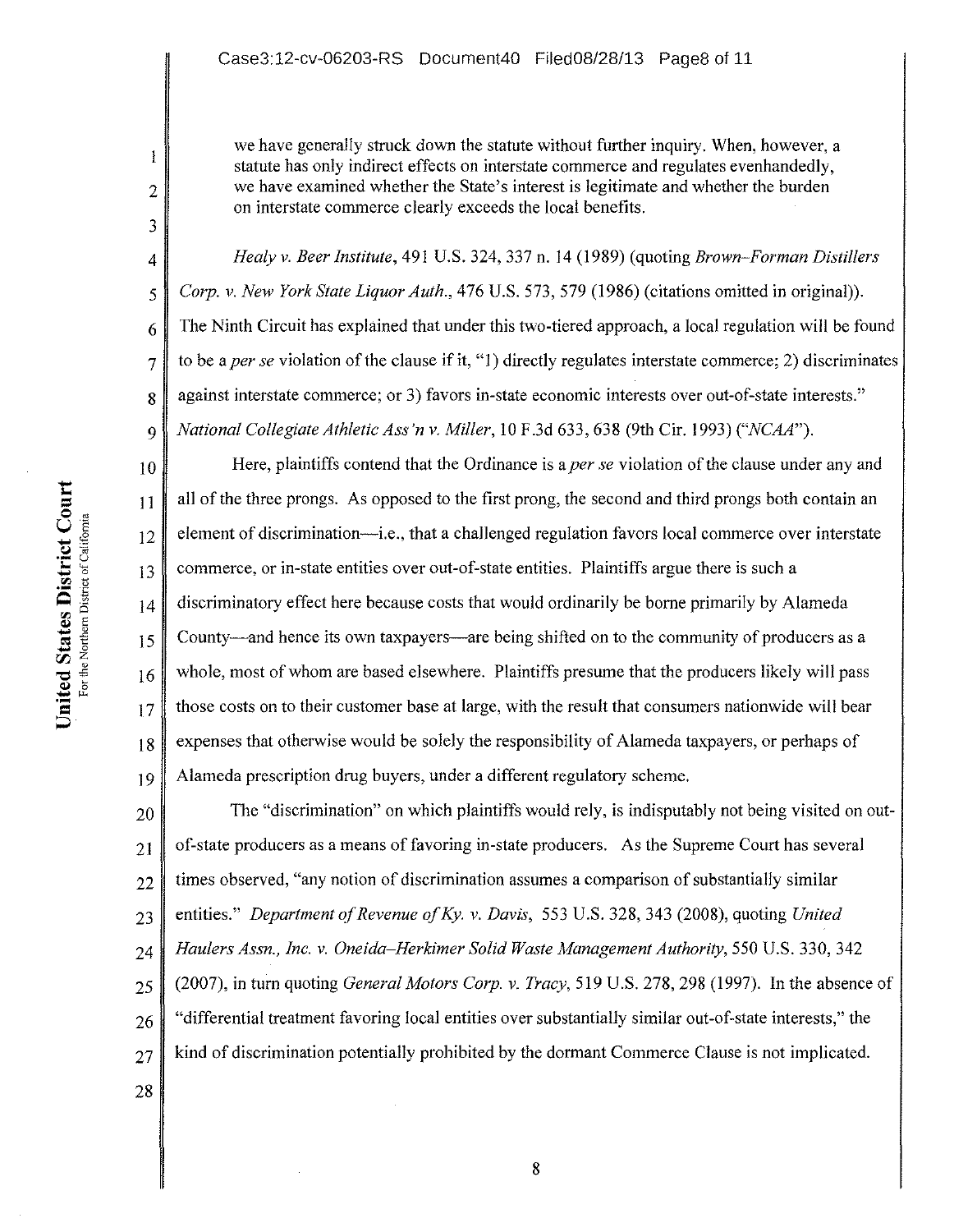I 2 *Davis,* 553 U.S. at 343. Accordingly, the Ordinance cannot be invalidated as *per se* improper under either the second or third prongs.

3 4 5 6 7 As the Ninth Circuit has cautioned, however, "discrimination and economic protectionism are not the sole tests." *NCAA,* 10 F.3d at 638. A regulation may still be *per se* invalid under the first prong if it "directly regulates interstate commerce." *Id.* Nevertheless, and notwithstanding plaintiffs' protestations to the contrary, the Ordinance here neither purports to regulate interstate commerce nor does so as a practical matter.

8 9 10 The Ordinance applies to producers who elect to sell their products within Alameda County, regardless of where the producers are based or the product originates. Nothing in the structure of the Ordinance targets producers on the basis of their location-they are being required to participate in providing take-back programs because they sell prescription drugs in the county, not because they are out-of-state actors. Nothing in the Ordinance will require, as a practical matter, any producer to alter its manner of doing business in any jurisdiction outside Alameda County, although producers will be free to use programs that they may already be using elsewhere, provided they meet the standards of the Ordinance. (See Stipulated Fact No.9.)

18 19 20 21 22 23 24 25 26 27 28 In *NCAA,* by way of contrast, the statute in dispute regulated *only* interstate organizations, specifically "national collegiate athletic associations," which were defined as any "group of institutions in 40 or more states who are governed by the rules of the association relating to athletic competition." 10 F.3d at 637 n.3. (In practice, this definition encompassed only one entity-the plaintiffNCAA.) The effect of the challenged law, which purported to govern how the NCAA conducted its own enforcement proceedings, was that the organization would have to "use the Statute in enforcement proceedings in every state in the union." *Id.* at 639. As such it violated the Commerce Clause because "the practical effect of the regulation [was] to control conduct beyond the boundaries of the State" and because of the potential conflict with similar Jaws in other states. *Id.* ("Generally speaking, the Commerce Clause protects against inconsistent legislation arising from the projection of one state regulatory regime into the jurisdiction of another State."). The Ordinance plaintiffs challenge here is not specifically directed at regulating interstate organizations and has no remotely similar consequence to any conduct occurring outside county borders.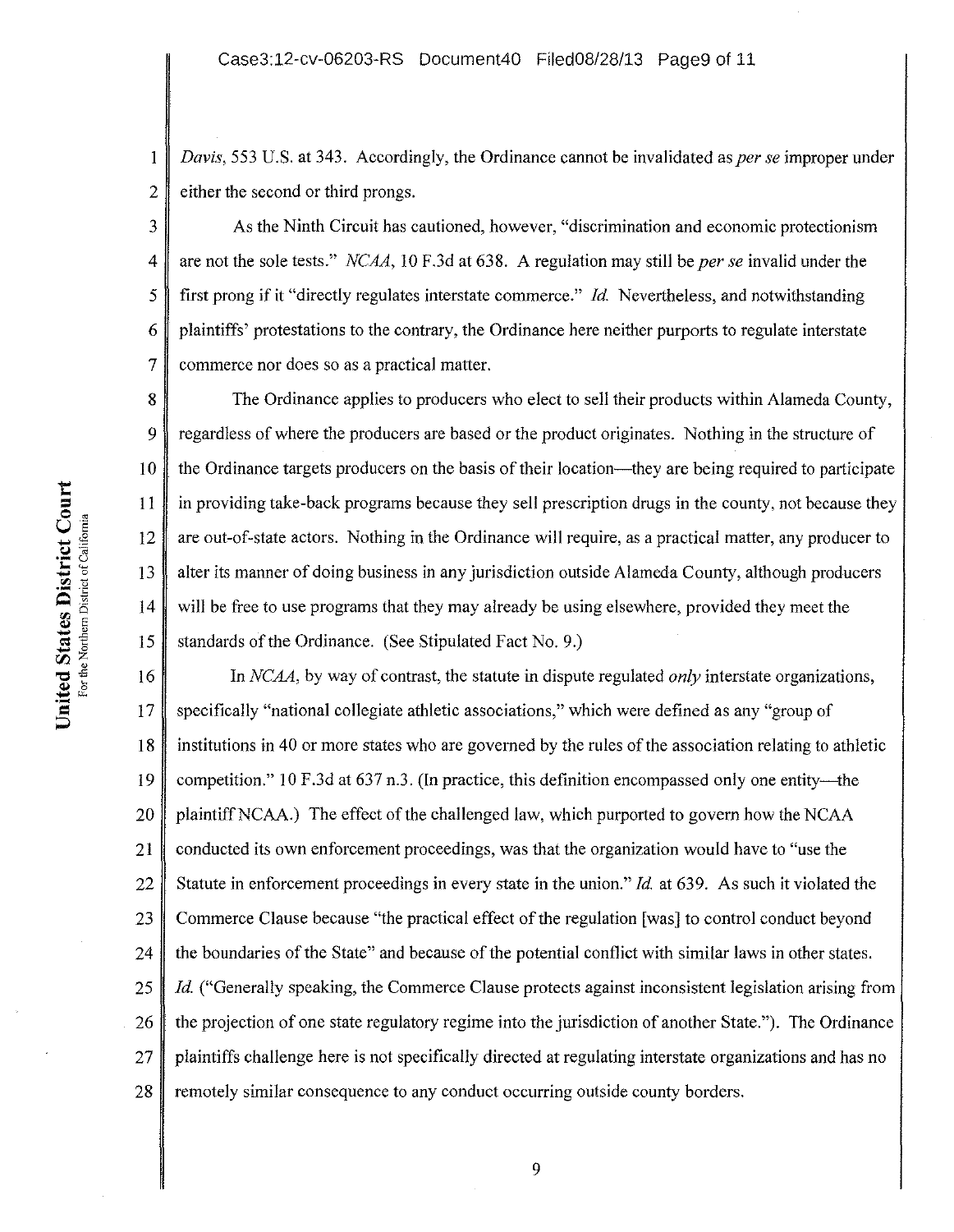2 3 4 5 6 Plaintiffs repeatedly urge that the Ordinance directly regulates interstate commerce in a manner not meaningfully distinguishable from a tariff. A tariff, however, "taxes goods imported from other States, but does not tax similar products produced in State." *West Lynn Creamery, Inc. v. Healy,* 512 U.S. 186, 193 (1994). As the Supreme Court explained, "[a] tariff is an attractive measure because it simultaneously raises revenue and benefits local producers by burdening their out-of-state competitors." *Id.* Plaintiffs' characterization of the Ordinance as equivalent to a tariff is unpersuasive, given that it shares none of these salient features.

8 9 10 Finally, while plaintiffs are correct that the effect on interstate commerce must be evaluated by looking to the effect of a regulation and not merely its face, the happenstance that most producers of prescription drugs are located outside Alameda County is insufficient to transform what is fundamentally a local measure into one that could be found to burden interstate commerce impermissibly. *See Exxon Corp. v. Governor of Maryland,* 437 U.S. 117, 126 (1978) ("[t]he fact that the burden of a state regulation falls on some interstate companies does not, by itself, establish a claim of discrimination against interstate commerce."); *CTS Corp. v. Dynamics Corp. of Am.,* 481 U.S. 69, 88 (1987)(following *Exxon* and rejecting argument that regulation was impermissible merely because it in most cases would apply to out-of-state entities). Accordingly, the Ordinance is not *per se* invalid under any of the analytical prongs.

18 19 20 21 22 23 24 25 26 27 28 Plaintiffs suggest almost in passing that the Ordinance could be found invalid even under the balancing test that applies where the challenged regulation has only indirect, and nondiscriminatory, effects on interstate commerce. Plaintiffs do not question, for purposes of these motions, that the interests Alameda County had in enacting the ordinance were legitimate. Plaintiffs merely contend that those interests could be equally well served through take-back programs funded in another manner. Arguing that an alternative regime would have *no* burden on interstate commerce does not establish that the minimal burden this Ordinance arguably imposes on interstate commerce "clearly exceeds the local benefits." Defendants have adequately shown that the Ordinance serves a legitimate public health and safety interest, and that the relatively modest compliance costs producers will incur should they choose to sell their products in the county do not unduly burden interstate commerce.

1

7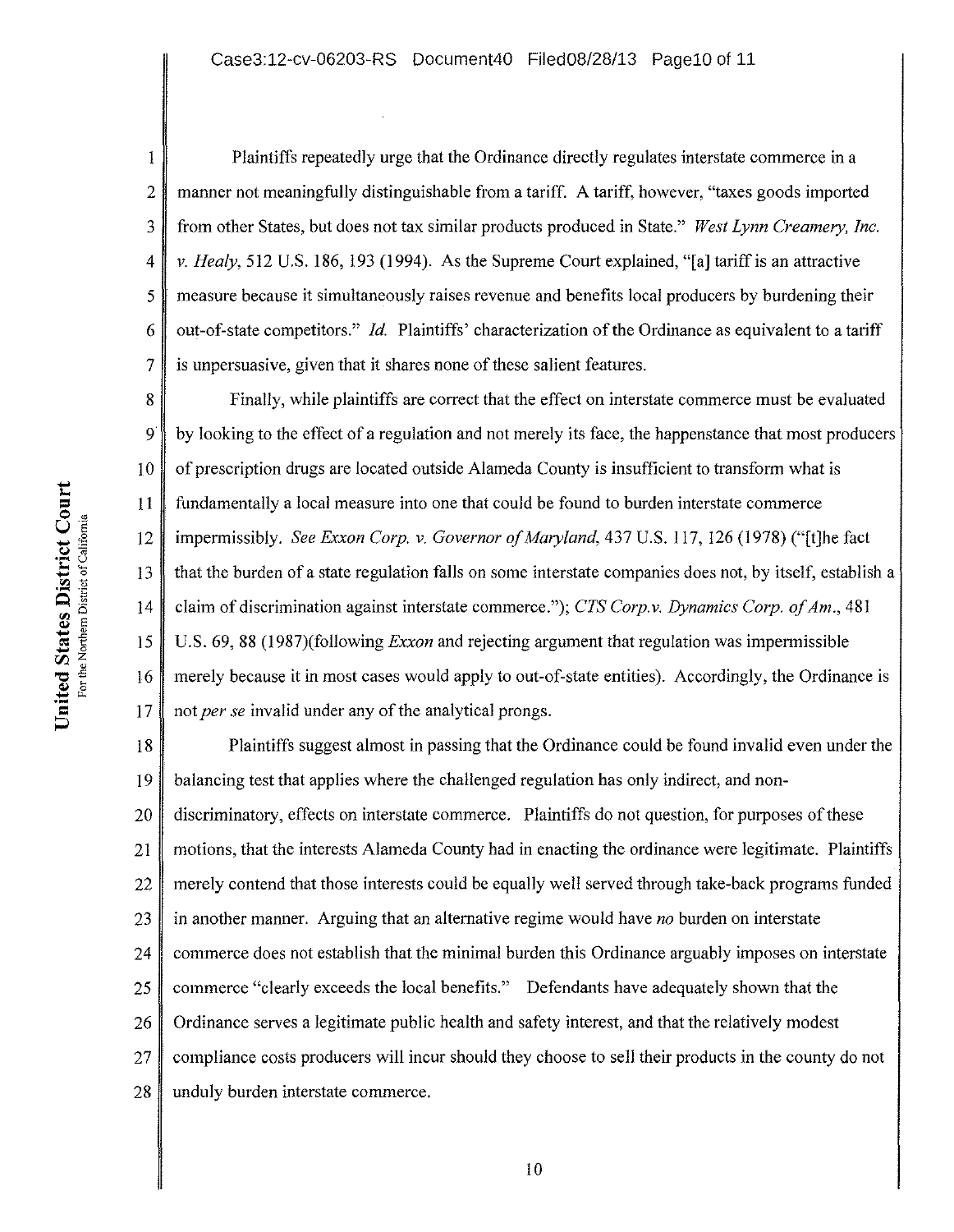I 2 3 4 5 6 7 8 9 10  $\frac{10}{25}$  10<br>  $\frac{10}{25}$  11 12  $\overline{5}$   $\overline{17}$ 18 19 20 21 22 23 24 25 26 27 28 V. CONCLUSION Plaintiffs' motion for summary judgment is denied, and defendants' cross-motion is granted. A separate judgment will enter. IT IS SO ORDERED. Dated: 8/28/13 RICHARD Rulled 6 UNITED STATES DISTRICT JUDGE I I